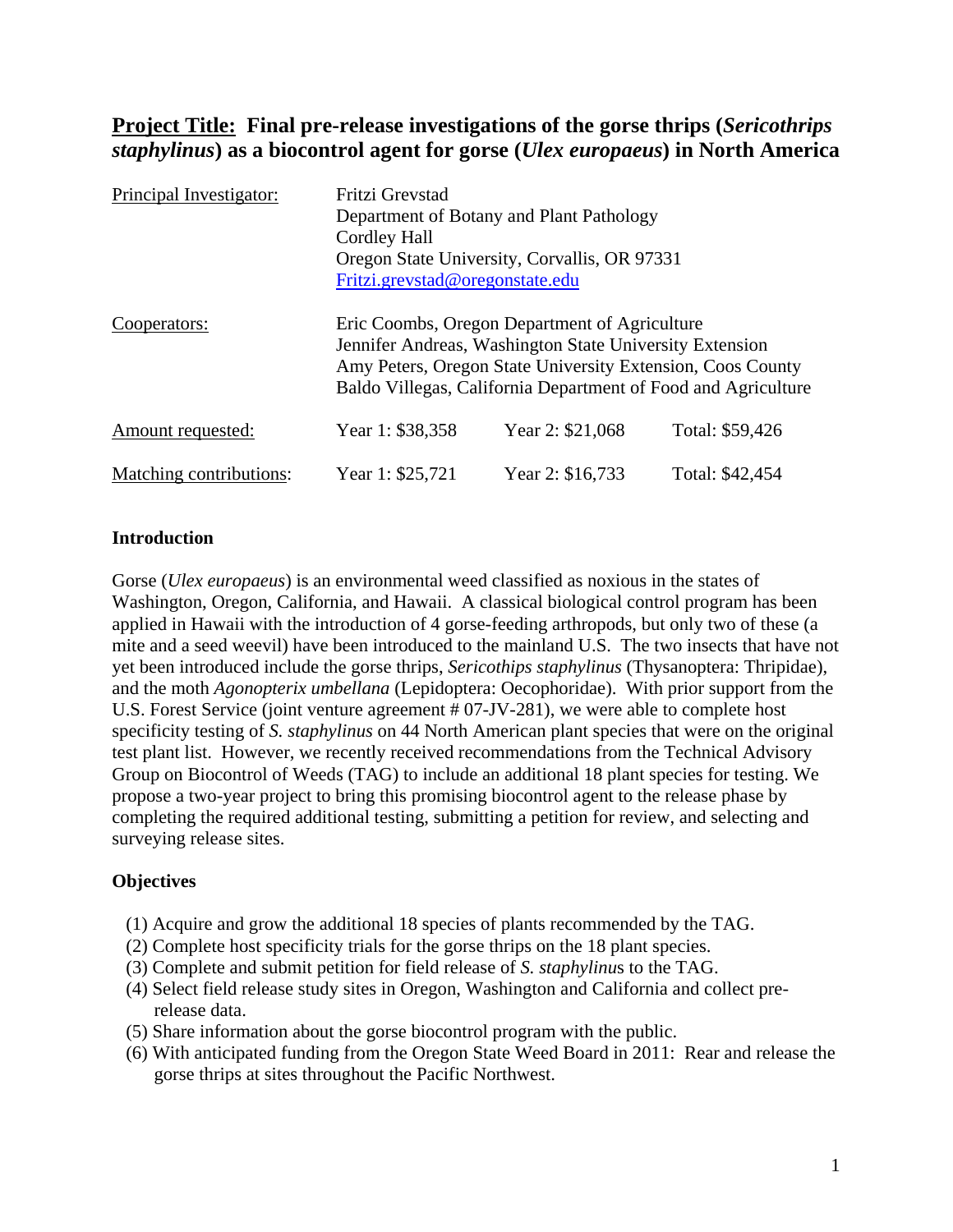## **Statement of Funding Need**

The research to date has been carried out as a cooperative agreement between the University of Washington and the U.S. Forest Service Rocky Mountain Research Laboratory (RMRL). Funding was initially provided in a two-year contract (July 2007 – July 2009). It was extended for an additional year (to August 2010), but with greatly reduced funding due to budget reductions. As a result, our initial workplan objectives were severely cut back. There is currently no funding to cover the cost of testing of the additional 18 plants that the TAG recommended, nor for release and monitoring of this promising biocontrol candidate. RMRL has indicated that any funding available for next year would be no more than the amount received this year (\$25,000) and this funding would be needed to cover the cost of testing the other candidate biocontrol agent (*Agonopterix umbellana*).

Cost share for this project is committed in the form of unrecovered indirect costs at Oregon State University and participation of cooperators, in particular E. Coombs of the Oregon Department of Agriculture. Although it cannot be committed in advance, we also anticipate that funding for release and monitoring activities will be available for this project through the Oregon State Weed Board in 2011, pending approval by USDA-APHIS of *S. staphylinus* for release (see objective 6).

# **Project Justification**

Gorse is a spiny evergreen shrub introduced into North America from Europe in the late 1800's. Today it is listed as a class B noxious weed in 4 states: Washington, Oregon, California, and Hawaii. The plant also occurs in coastal British Columbia, Canada and on the East Coast of the United States from Virginia to Massachusetts. It is most problematic in the Pacific Coastal zones, where it forms dense, inpenetrable thickets in dunes, coastal bluffs, river beds, recreational lands, and forests. It outcompetes native plants and impedes access for humans and larger wildlife. It is a menace for the private landowner. The largest gorse infestations in North America are located in Oregon where a total of over 13,000 net hectares of gorse are distributed throughout 121,000 gross affected hectares, primarily along the coast (Radtke and Davis 2000). California reports over 6,000 hectares of gorse (Hoshovsky 2000). In Washington, gorse is reported from 11 counties west of the Cascade Mountains, with an estimated 300 hectares concentrated in Pacific County (Isaacson 1992). Because gorse continues to spread, these area values may be underestimates.

In cleared areas, gorse grows faster than most timber trees and must be completely removed from a site before planting new trees. Where it grows in the understories of established forests, gorse interferes with cultural operations, increasing pruning and thinning costs (Balneaves and Zabkiewicz 1981). The sharp stiff spines on larger plants make it intolerable as fodder for cattle as well as wild ungulates. Fields that are densely infested with gorse can no longer be used for foraging. With a high oil content in its leaves and stems, gorse is a severe fire hazard in shrublands, forests, and residential communities. In 1936, the entire town of Bandon, Oregon was decimated by a gorse-fueled wildfire, resulting in loss of human life. Radtke and Davis (2000) estimated the economic cost of gorse due to losses in production of pastures and timberland to be \$997,000 per year within the state of Oregon alone. This does not take into account the immeasurable losses due to recreational, wildlife, and aesthetic impacts.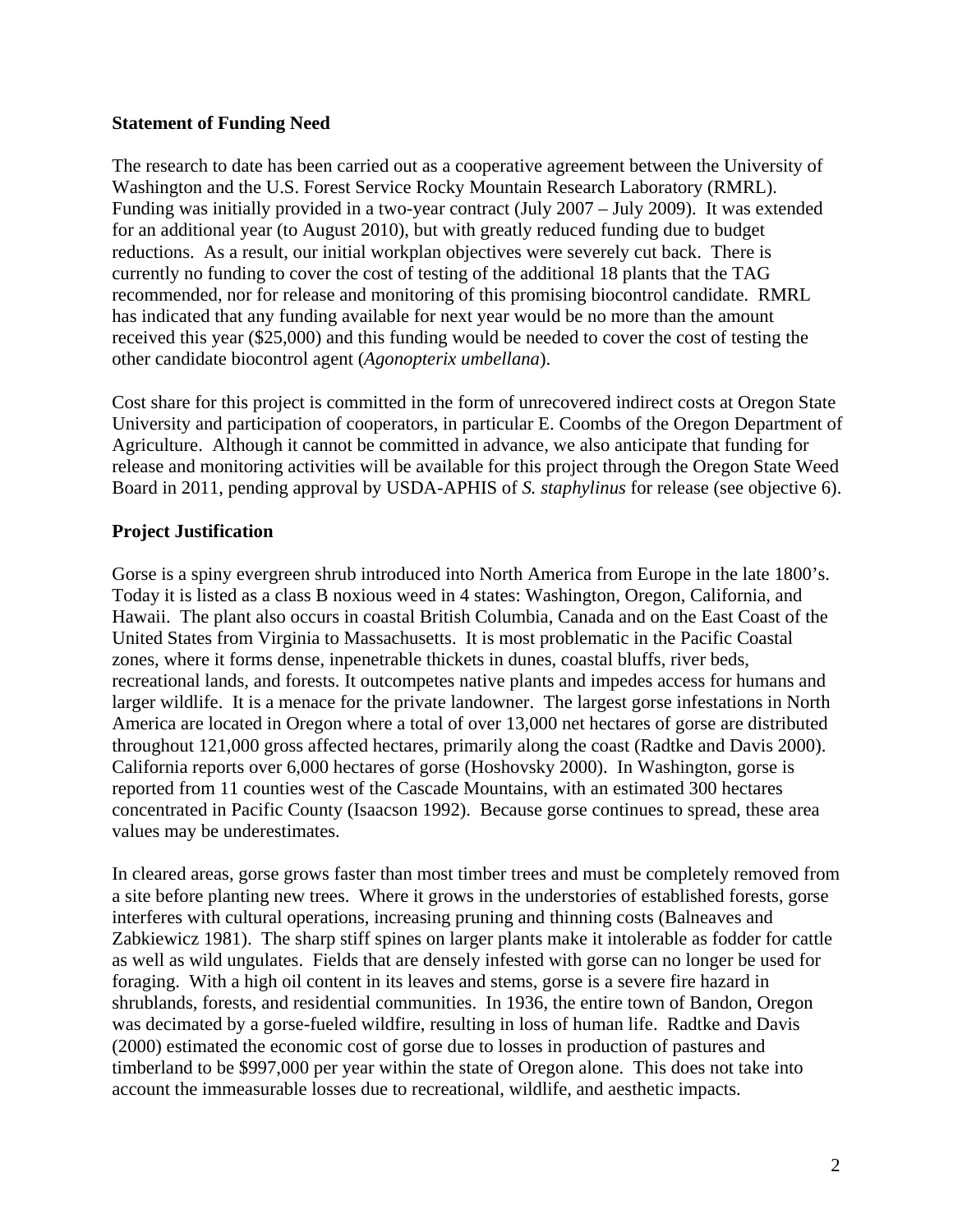The unique ocean spray meadows frequently invaded by gorse in Washington, Oregon, and California are home to many federally threatened and endangered animals including the the Oregon silver-spot (*Speyeria zerene hippolyta*), the Mission Blue (*Icaricia icarioides missionensis*), the San Bruno elfin (*Callophrys mossii bayensis*), the Point Arenas mountain beaver (*Aplodontia rufa nigra*), and the western snowy plover (*Charadrius alexandrinus nivosus*). In Canada, gorse threatens the unique Garry Oak ecosystem on southern Vancouver Island (Clements et al. 2001).

Control of gorse is particularly difficult because it spreads rapidly and re-sprouts from seeds and roots following cutting, fire, or chemical treatment. Seeds remain viable for 30 years in the soil, with one report of viability after 70 years (Zabkiewicz 1976). The plant frequently infests sensitive habitats or rugged terrain where herbicide applications and other treatments are difficult or restricted. Although traditional control methods have been used successfully at some sites, they have been too costly to apply at a regional scale and gorse has continued to spread. This challenging and widespread weed is therefore a good target for classical biological control.

## **Results of previous host specificity and impact studies**

*Host specificity.* The gorse thrips, *Sericothrips staphylinus*, was previously introduced as a biocontrol agent in Hawaii, New Zealand (Hill et al. 2001), and Australia (Ireson et al. 2008). For these programs, host specificity to gorse was confirmed by testing 128 plant species.

For the North American biocontrol program, we completed testing of 44 plant species on our original test plant list. *S. staphylinus* development occurred on 3 non-target plants at very low levels compared to gorse (Fig. 2). The plant species were *Genista monspessulana*, *Pettaria ramentacea*, and *Vicia tetrasperma*. When provided the opportunity, the F1 generation was not able to reproduce a second time on these plant species. All three plants are introduced and none are considered economically important. The gorse thrips did not develop on any native or economically important plant species.



**Figure 2.** Mean number of F1 adults and nymphs developin g following exposure of test plants to 5 pairs of *Sericothrips staphylinus* adults for 10 days. F or non-target plants N=6 replicates. For *Ulex*  europaeus, N=67.

*Impact studies.* In a lab setting, we demonstrated that the gorse thrips will kill 5 cm gorse seedlings in 45 to 65 days (Fig. 3). We also found that larger bushes (30 cm at start) exposed to the gorse thrips exhibited significantly reduced growth compared to bushes without thrips.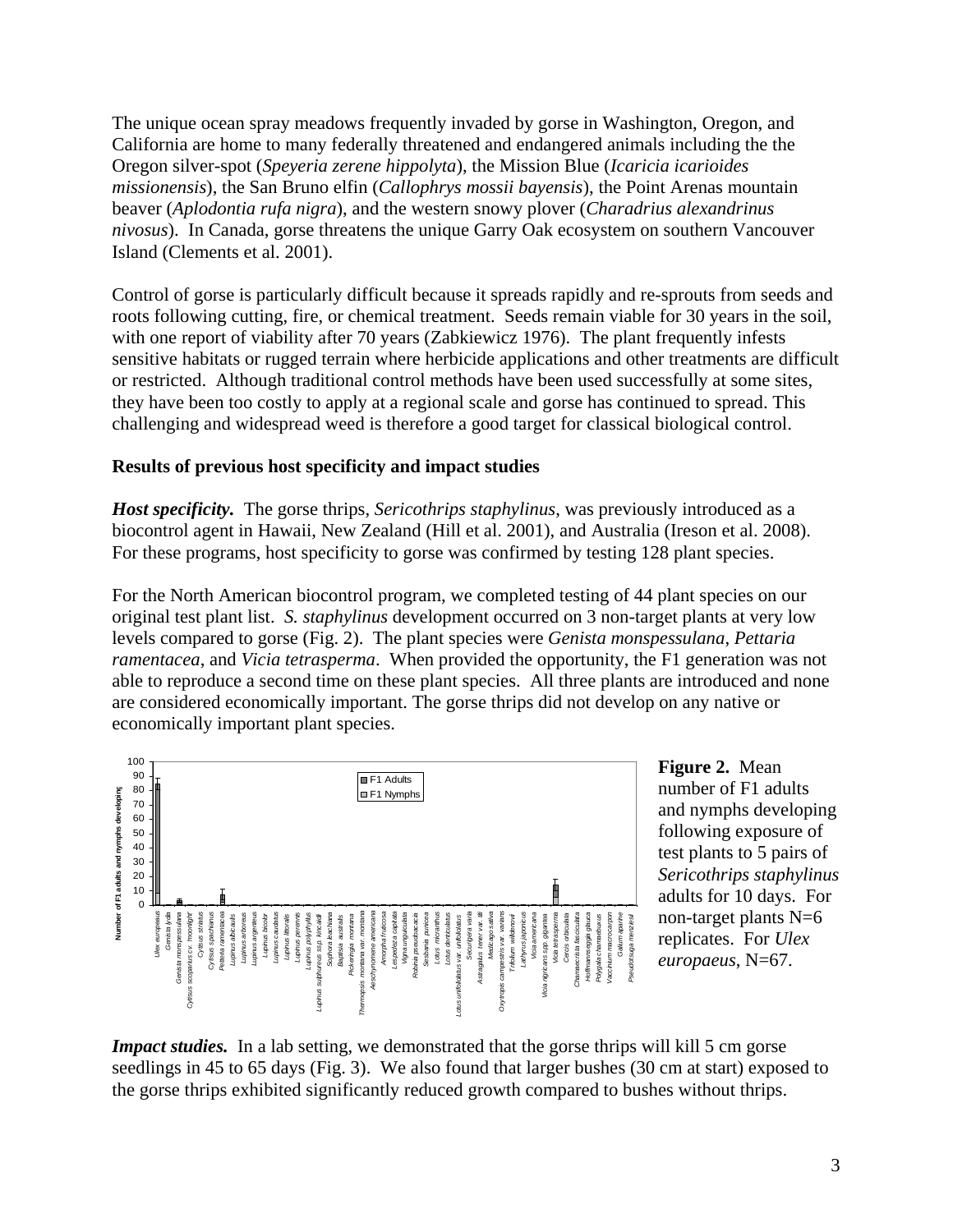Mortality took much longer for the larger plants (test is still in progress). These results suggest that the gorse thrips could be particularly effective at controlling the flush of new seedlings that typically arises from the seed bank following clearing of stands, but that mechanical, chemical, or burning treatments may still be needed for the initial clearing of larger shrubs. Using a stagestructured population model, Rees and Hill (2001) demonstrated that control at the seedling stage is a key to reducing gorse populations.



**Figure 3.** Impact of gorse thrips thrips-infested plants surviving and through time. All of the seedlings (*S. staphylinus*) on gorse seedling growth and survival over time. Bars represent the fraction of lines represent plant heights that had thrips died, while all of the seedlings without thrips survived.

#### **esearch Plan R**

*bjective 1. Acquire and grow the additional 18 species of plants recommended by the TAG O* The 18 plants that the TAG recommended include a mix of ornamentals, native Pacific Coast and East Coast plants, Canadian plants, and one crop plant. The plant species will be obtained in seed or vegetative form from nurseries, germplasm repositories, or field sites during the spring and summer of 2010. The plants will be grown in a greenhouse in 15 cm pots to a height of approximately 8 to 15 cm (depending on species) prior to bringing them into the quarantine facility for testing.

# *<i>Objective 2. Complete host specificity trials for S. staphylinus on the 18 plant species*

We will use "no-choice" tests to determine potential risks of *S. staphylinus* to the test plant species, using the same methods used for the 44 plants already tested. The potted test plants will plants of each test species along with gorse controls for 10 days. The plants will be maintained for 37 days (one generation time) and the number F1 adults and nymphs (if any) will be counted. be enclosed with a 12 cm diameter and 30 cm tall plastic tube vented with fine mesh screen and pressed 1 cm into the potting soil. Ten pairs of thrips will be placed onto each of 6 replicate Additional preference (choice) tests may be performed as follow-up if any development occurs.

#### *<i>biective 3. Complete the "petition to release" and submit it for review.*

A draft of the petition has already been written following the current guidelines of the TAG. Once the additional plants are tested, we will add those results into the petition and submit it for review. We plan to submit the petition in fall of 2010, which should allow enough review time for a possible field release in 2011.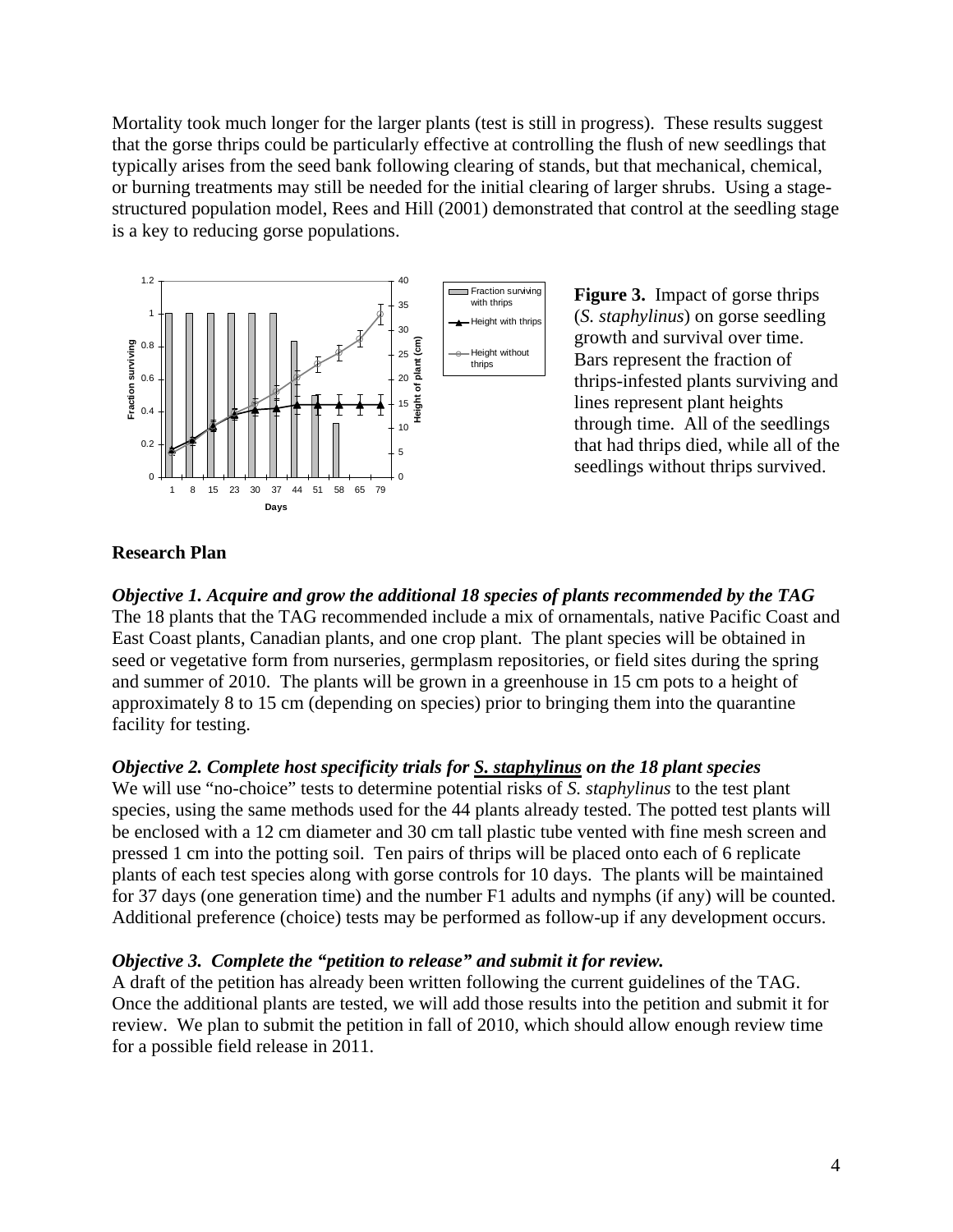# *Objective 4. Select field release study sites in Oregon, Washington and California and collect pre-release data.*

During the summer of 2010, up to 20 release sites will be selected in coastal Oregon, Washington, and northern California. Site selection criteria include: (1) relatively high density of gorse to allow rapid thrips population growth; (2) large contiguous stand to allow the insect populations to spread; (3) no plans to treat the site with other control methods for at least 5 years; (4) representation of varying habitats and climates to maximize likelihood of releasing into successful sites. Federal lands will be included among the releases as well as state, county, and private lands. Assistance in selecting and coordinating release sites will be provided by Eric Coombs (Oregon Department of Agriculture), Jennifer Andreas (Washington State Extension), and Baldo Villegas (California Department of Food and Agriculture).

In advance of releases, we will initiate monitoring of the gorse populations at release sites and nearby control sites by establishing permanent 2 x 2 m plots in which we will measure the height, diameter, and seed output of every gorse plant through time. A stage-structured approach will allow us to detect subtle effects and project long term effects of the biocontrol population on the plant population before declines in abundance (or biomass) are visible (see Rees and Hill 2001). In addition, we will record habitat factors that may influence biocontrol performance including soil type, other plant species present, predators present, shade level, wind exposure, latitude, and distance from ocean.

#### *Objective 5: Share information about the gorse biocontrol program with the public.*

Throughout the duration of the project period, we will provide information about the biological control program to the public including coastal communities that are a most affected by gorse. In the spring of 2011, we will plan an informational meeting/workshop in Coos County, OR, one of the counties most severely impacted by gorse. Other outreach activities include presentations at the Oregon Noxious Weed Symposium, scientific society meetings, weed groups, etc. We also propose to write an article for the scientific community to be published in peer-reviewed journal such as Biological Control. The article will include the test plant list, host specificity tests, and efficacy experiments.

#### *Objective 6: Rear and release the gorse thrips at sites throughout the Pacific Northwest.*

Rearing, release, and monitoring of the gorse thrips will take place only if this insect proves to be host specific and the release permits are issued by USDA-APHIS. We therefore reserve this objective for future project contributions anticipated from the Oregon State Weed Board and other sources in 2011.

#### **Expected Products and Outcome**

This project will provide the public with an economical and safe alternative for controlling gorse in the Pacific Northwest. A reduction in the abundance or invasibility of gorse will lead to improved productivity of forests and grazing lands, and improved wildlife habitat and recreation opportunities. Once the gorse thrips is established, the redistribution of insects to other gorse infestation sites will be managed by the Oregon Department of Agriculture, the Washington Department of Agriculture, and the California Department of Food and Agriculture.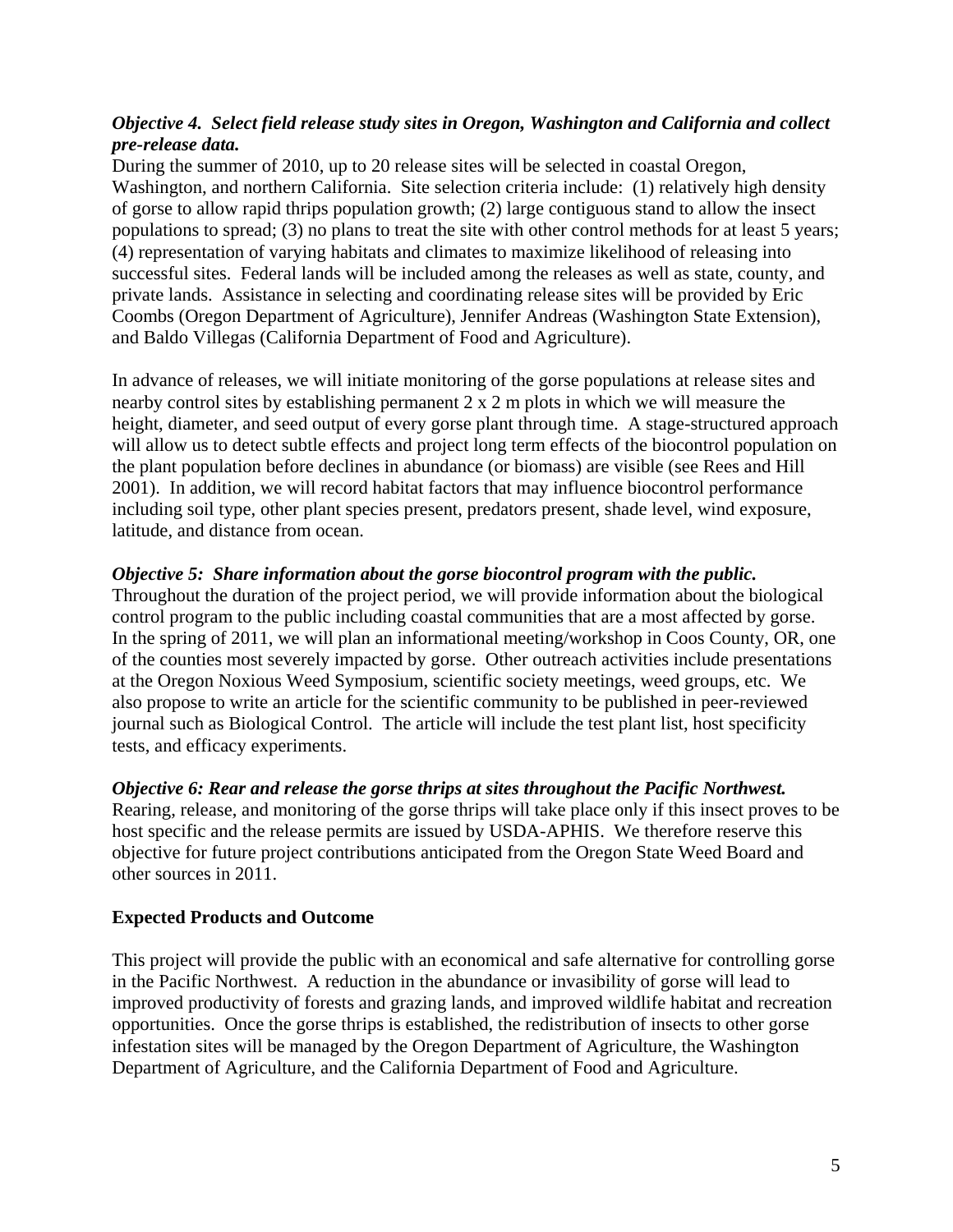#### **References**

- Balneaves, J.M. and J.A. Zabkiewicz. 1981. Gorse control: a review. Pages 92-106 *in* C.G.R. Chavasse, ed. Forest nursery and establishment practic in New Zealand. New Zealand Forest Service Research Istitute 22<sup>nd</sup> Symposium, Part 2.
- Clements, D. R., D.J. Peterson, and R. Prasad. 2001. The biology of Canadian weeds. 112. *Ulex europaeus* L. *Canadian Journal of Plant Science* 81: 325-337.
- Hill, R.H., Markin, G.P., Gourlay, A.H., Fowler, S.V., and Yoshioka, E. 2001. Host range, release, and establishment of *Sericothrips staphylinus* Haliday (Thysanoptera: Thripidae) as a biological control agent for gorse, *Ulex europaeus* L. (Fabaceae), in New Zealand and Hawaii. *Bio. Control*. 21, 63-74.
- Hoshovsky, M. 1989. Element Stewardship Abstract for *Ulex europaeus* Gorse. (TNC-ESA) The Nature Conservancy. Arlington, VA.
- Hoshovsky, Marc C. 2000. *Ulex europaea* L. In: Bossard, Carla C.; Randall, John M.; Hoshovsky, Marc C., eds. Invasive plants of California's wildlands. Berkeley, CA: University of California Press: 317-321. [53174]
- Isaacson, D. 1992. Distribution and status of gorse. Oreg. Dep. Agric. Weed Control Prog., Broom/Gorse Q. 1(1): 1–2.
- Ireson, J.E., Gourlay, A.H., Holloway, R.J., Chatterton, W.S., Foster, S.D., and Kwong, R.M. 2008. Host specificity, establishment, and dispersal of gorse thrips, *Sericothrips staphylinus* Haliday (Thysanoptera: Thripidae), a biological control agent for gorse, *Ulex europaeus* L. (Fabaceae), in Australia. Biological Control 45, 460-471.
- Radtke H.D. and S.W. Davis. 2000. *Economic Analysis of Containment Programs, Damages, and Production Losses from Noxious Weeds in Oregon.* Oregon Department of Agriculture, Salem, OR
- Rees, M. and and R.L. Hill. 2001. Large-scale disturbances, biological control and the dynamics of gorse populations. Journal of Applied Ecology 38: 364-377.
- Richardson, R.G., A. Vanner, J. Ray, and N. Davenhill, and G. Coker. 1996. Mechanisms of Pinus radiata growth suppression by some common forest weed species. New Zealand Journal of Forest Science 26: 421-437.
- Zabkiewicz, J.A. 1976. The ecology of gorse and its relevance to new forestry. In: The use of herbicides in forestry in New Zealand. New Zealand Forest Research Institute Symposium 18: 63B68.
- Zabskiewicz, J.A. & Gaskin, R.E. 1978. Effects of fire on gorse seeds. *Proceeding of the 31st New Zealand Weed and Pest Control Conference, New Plymouth, New Zealand* (ed. M.J. Hartley), pp. 47-52.